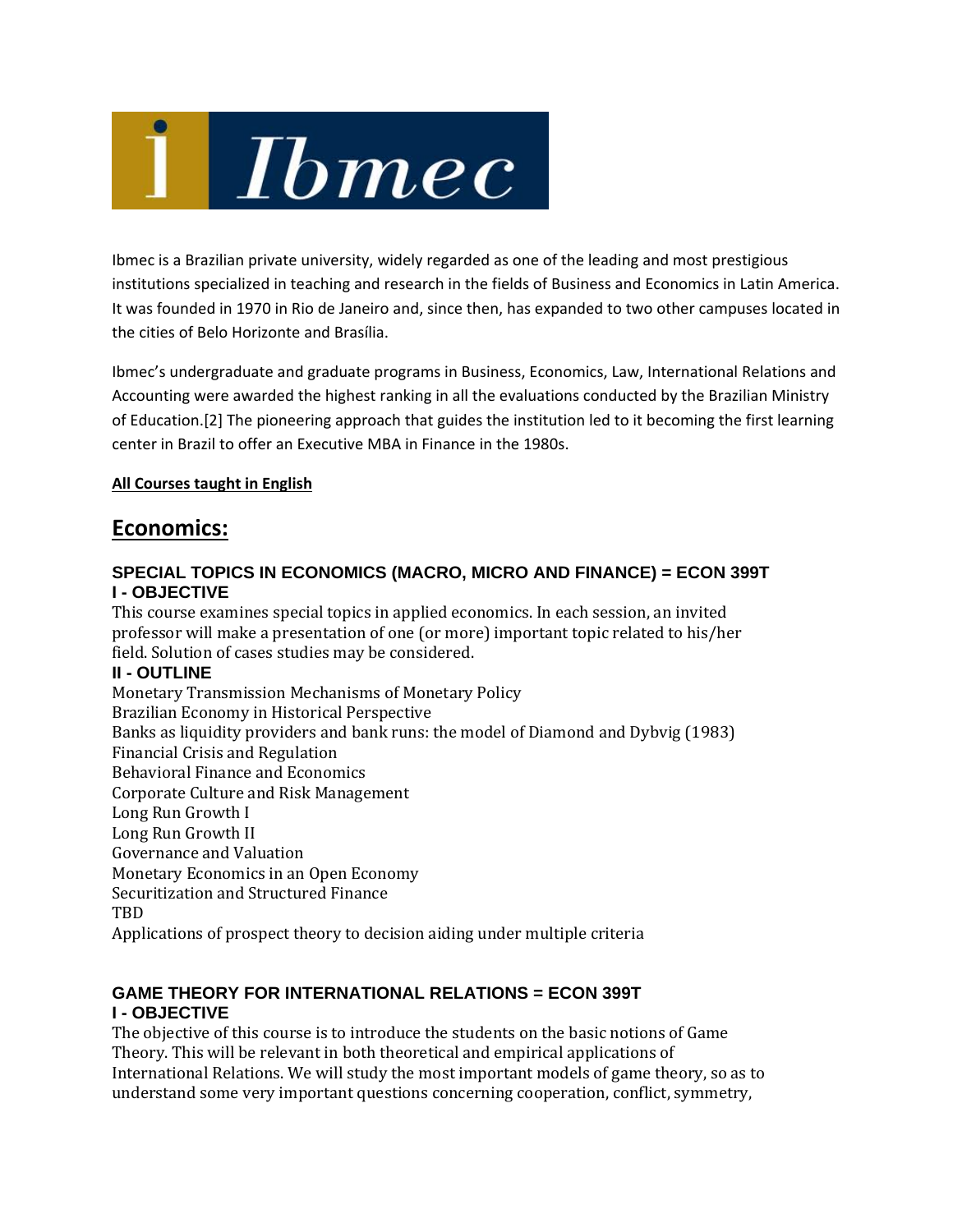autonomy, dependency, among several others.

#### **II - OUTLINE**

- Introduction to Game Theory
- Basic Notions of Non-Cooperative Game Theory: Simultaneous Games and

Nash Equilibrium 

- Sequential Games
- Repeated Games
- Simultaneous Games with Incomplete Information
- Bayesian Equilibrium and Signaling
- Game theory, Political Science and International Relations
- The Decision Process in International Relations and Game Theory

#### **III. BIBLIOGRAPHY**

KREPS, M. David. Game Theory and Economic Modeling. Clarendon Lectures in Economics, 1997.

MORROW, James D. Game Theory for Political Scientists. Princeton NJ: Princeton University Press, 1994.

ALLISON, G. & ZELIKOW, P. Essence of Decision. Explaining: the Cuban Missile Crisis. New York: ed. Addison Wesley/Longman, 1999. 

Classical Game Theory. Princeton NJ: ed. Princeton University Press, 1994.

## **Finance:**

## **FINANCIAL STATEMENT ANALYSIS = FINN 3013**

#### **I - OBJETIVES**

Analyze the financial statements publishes by public traded companies in Brazil and other countries in order to determine their economic and financial performance aiming investments and participations decisions.

#### **II - TOPICS**

#### **Business Objectives:**

Return on Investment; Sound Financial Position; Structure of the Analysis

#### **Overall Measures:**

Return on Investment; Investment Turnover and Profit Margin;

Price/ Earnings Ratio 

#### **Profitability Ratios:**

Profit Margin

Common‐Size Financial Statements 

#### **Investments Utilization Ratios:**

Investment Turnover; Capital Intensity; Working Capital Measures

**Financial Conditions Ratios** 

Liquidity and Solvency

### **Dividend Policy**

### **Growth Measures**

## **Making Comparison**

Difficulties; Possible Bases for Comparison; Use of Comparison **Cases**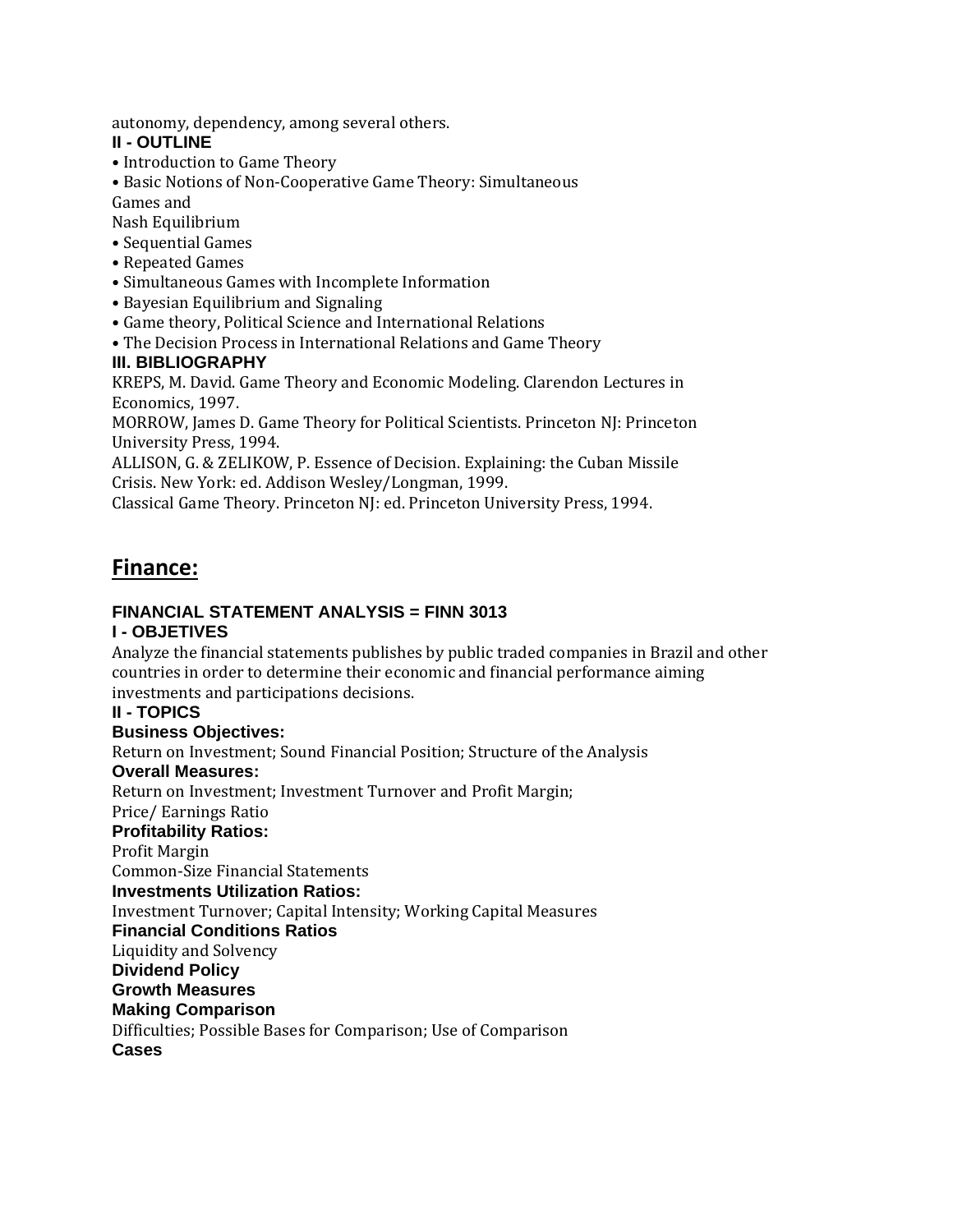## **PROJECT VALUATION = FINN 399T**

#### **I - OBJETIVES**

The course aims at discussing the main models used in project valuation and additionally to provide students with analysis tools to develop further approaches to the economic value available in projects. Special valuation topics will be included such as Intangible Valuation, Risk vs. Uncertainty and Real Options approach.

#### **II. OUTLINE**

Traditional Capital Budgeting, Capital Budgeting with Uncertainty, Monte Carlo Simulation applied to Project Uncertainty. Corporate Value at Risk (CV@R). Decision Trees in Project Investment Decision. Flexibility and Risk Neutral Approach: Real Options Valuation. Strategy Valuation with Real Options. Intangible Valuation: recognizing value in Intangibles, determining the estimated Useful Lives of intangible assets, Real Options applied to Intangibles. Specific Assets Analysis: Contracts, Copyrights, Goodwill, Human Capital, Location, Marketing and Technology. Case studies.

## **SPECIAL TOPICS IN EMPIRICAL FINANCE = FINN 499T**

#### **I – OBJECTIVE**

Present some special and important topics in Empirical Finance for undergraduate students of Economics or Business. The course will be an applied one and the students will have the opportunity to do empirical work in Finance using econometric techniques. All classes will take place at the Laboratory.

#### **II – TOPICS**

- 1. Review of basic concepts of Econometrics
- 2. Corporate Governance
- 3. Risk and investment
- 4. Financing decisions of firms
- 5. Capital structure and dividend policy
- 6. Monetary policy and corporate finance
- 7. Other topics: Family ownership; and Derivatives demand and the value of firms

#### **STRATEGIC FINANCIAL MANAGEMENT WITH GLOBALIZATION = FINN 399T I –SYLLABUS**

This elective course has the goal to stimulate the enrolled students to think and discuss several topics of international finance, including: (a) financial crisis outbreak, bailout and aftermath in developed and emerging countries; (b) behavioural finance versus efficientmarket theory;  $(c)$  international cash flow, debt and equity analysis;  $(d)$  multinational business finance; (e) opportunities and threats for investment in Brazil and other BRIC countries. An emphasis is set on both the cross-disciplinary outlook and the awareness of the interaction between finance, trade, economics, sociology and international politics.

#### **II - REFERENCES**

BERNSTEIN, Peter; Against the gods - the remarkable story of risk. BLUSTEIN, Paul; The chastening.

BREALEY, Richard A. e Stewart C. MYERS; Principles of corporate finance.

CHANCELLOR, Edward; Devil take the hindmost: a history of financial speculation.

DAMODARAN, Aswath; Damodaran on valuation: security analysis for investment and corporate finance

EITEMAN, David, Arthur STONEHILL e Michael MOFFETT; Multinational business finance.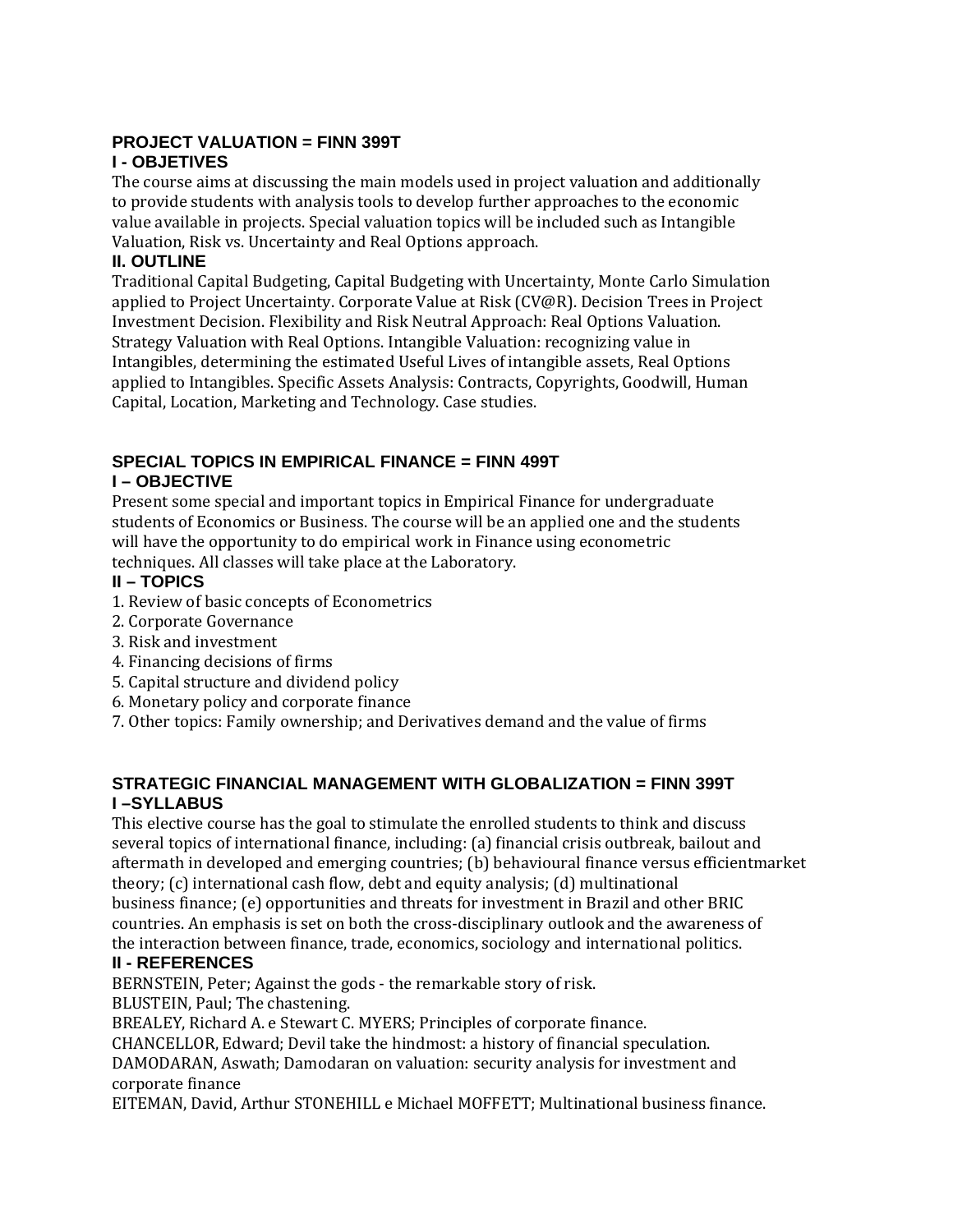EUN, Cheol e Bruce RESNICK; International finance management.

GRAHAM, Benjamin; The intelligent investor.

HENRIQUES DE BRITO, Marcelo; Crise e prosperidade comercial,

financeira e política, Rio de Janeiro: Probatus, 2003.

HULL, John; Introduction to futures and options markets.

KINDLEBERGER, Charles P.; Manias, panics, and crashes: a history of financial crisis.

KRUGMAN, Paul e Maurice OBSTFELD; International economics: theory and policy.

LEESON, Nick and Edward WHITLEY; Rogue Trader: How I Brought Down Barings Bank and Shook the Financial World.

MALKIEL, Burton; A random walk down wall street.

McLEAN, Bethany and Peter ELKIND; The smartest guys in the room: The amazing rise and scandalous fall of Enron

### **Law:**

## **TRANSNATIONAL BUSINESS LAW = BLAW 399T**

#### **I - OBJECTIVE**

The course is directed to lawyers, business professionals or students interested in understanding the main legal aspects associated with the transnational business practice. To a certain extent, the course will discuss the legal framework of doing business in Brazil under "legal risk approach". It will also provide a framework for discussing the main legal factors related to decision making in range of international and transnational transactions.

#### **II - OUTLINE**

1. Context of transnational business practice: globalization, sustainable development and transnationalism 

2. Dealing with legal systems in a globalized world: jurisdiction,

conflicts of law and international institutions

3. Doing business in Brazil: accessing legal risk from an investor perspective 

4. International contracts: models and general clauses

5. Foreign investment: risk assessment and types of business organizations

6. Project finance: an overview of international finance agreements

7. Takings and remedies: the protection of foreign investment

8. Transnational business disputes

#### **LAW & ECONOMICS = BLAW 399T**

#### **I – OVERVIEW**

The purpose of this course is to introduce students to the analysis of the economic impacts of Law. We will use economic reasoning to  $(1)$  evaluate how the existing laws affect the economy and (2) assess the impact of alternative laws over economic outcomes.

#### **II – PREREQUISITES**

Introductory Microeconomics (one course is enough).

#### **III – SUMMARY OF CONTENTS**

Introduction; review of microeconomics; introduction to law and legal institutions; economic theory of property; economic theory of contract; economic theory of tort law; economic theory of legal process. **IV - BIBLIOGRAPHY** Cooter, Robert & Ulen, Thomas. Law & Economics. Fifth edition. Boston: Addison Wesley, 2007. ISBN: 0321336348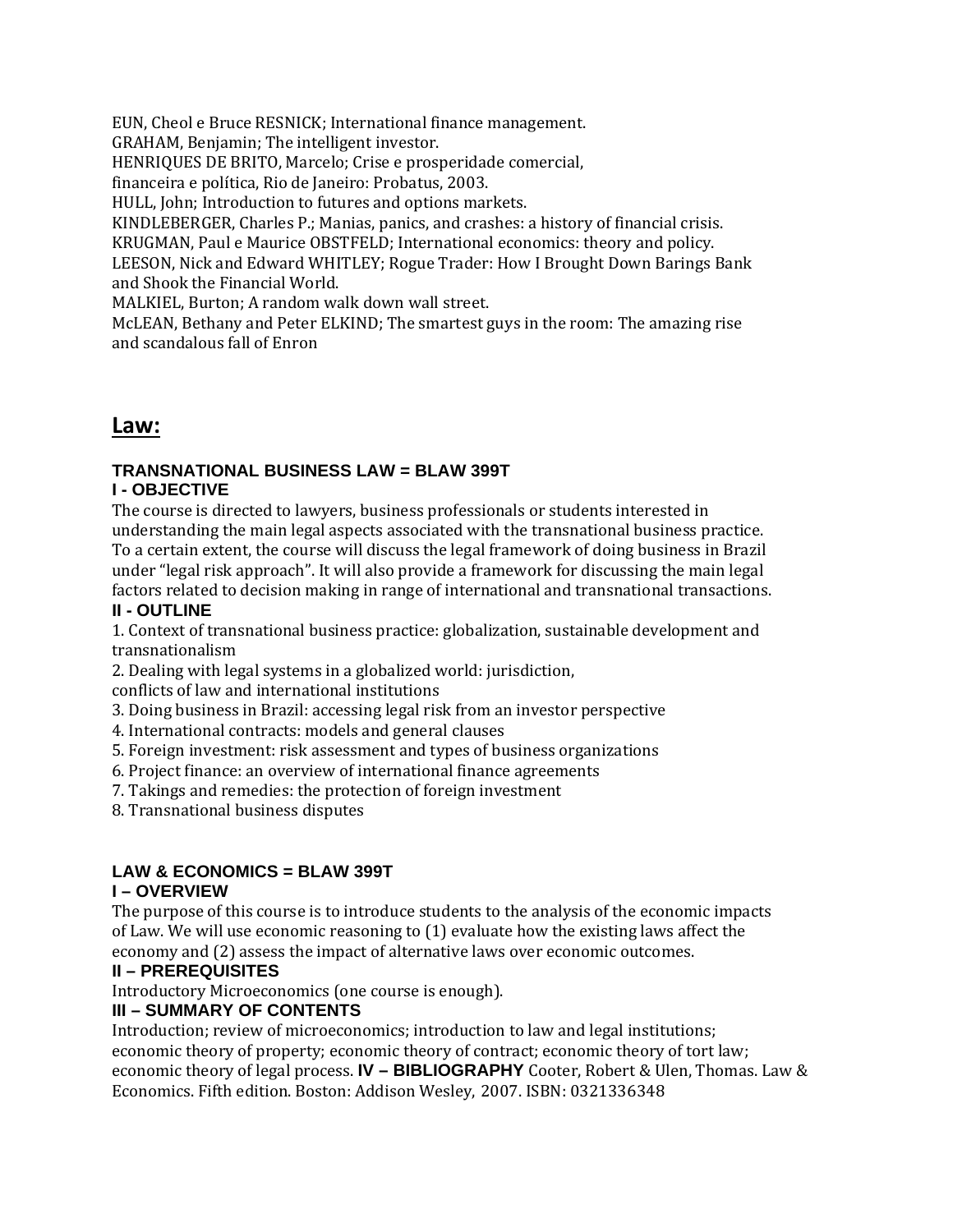## **Management:**

#### **SPECIAL TOPICS IN HUMAN RESOURCE MANAGEMENT = MGMT 399T I - OBJECTIVE**

The purpose of this course is to discuss the different challenges of the strategic human resource management, as well as the different roles the area can and should play within an organization. 

Designed for students who already have some knowledge in the area, it will be critically reviewed the main human resource functions – recruitment and selection, training and development, performance management and compensation  $-$  as well as the mechanisms for evaluating their contribution to organizational performance.

#### **II - OUTLINE**

- 1. Changes in the world of work
- 2. The history of human resource management (HRM) theory and practice
- 3. The twenty-first-century HR organization
- 4. The competencies of the HR professional
- 5. Human resource functions a critical view
- 6. Strategy, HRM and organizational performance
- 7. Employment branding and employee value proposition (EVP)
- 8. HRM in service organizations

#### **HUMAN SYSTEM MANAGEMENT = (No Transfer at this time)**

#### **I - OBJECTIVE:**

To teach students how to integrate knowledge, management and systems.

**II - RECOMMENDED PREREQUISITES:** 

Quantitative methods or equivalent knowledge.

#### **III - BRIEF DESCRIPTION:**

Production of knowledge. Management of systems. Producing networks. Producing decisions. Attaining wisdom.

#### **ENTREPRENEURIAL MINDSET = MGMT 3933**

#### **I – OBJECTIVES**

The professionals are hired based on their references and their curriculums, but weather they will move to higher ranks in the company or will be left behind or even be fired will not depend, in general, on what they know but on their actions and behavior. This course intends to shape or to develop the students entrepreneurial way of thinking. To put them into daily situations through case studies, exercises and interactive activities and evaluate their reactions, thoughts and behavior, giving them a feedback that could be crucial in their careers; weather they are constructed on new businesses or well known companies.

#### **II – CONTENT**

Analysis of cases and typical professional daily situations. Lectures of entrepreneurs, market experts and/or entrepreneurship facilitators. Development and evaluation of a matrix of expected behaviors from professionals in a ever changing marketplace covering as diverse as relevant areas such as creativity, innovation, resilience persistence, tolerance to ambiguity, risk management, interpersonal relationship, negotiation and leadership.

#### **III – BIBLIOGRAPHY**

- 1. "Leadership: Enhancing the lessons of experience". Hughes, Ginnett & Curphy, 2006.
- 2. "Group Dynamics", Donelson R. Forsyth, 2009.
- 3. "New Venture Creation", Timmons e Spinelli, 2007.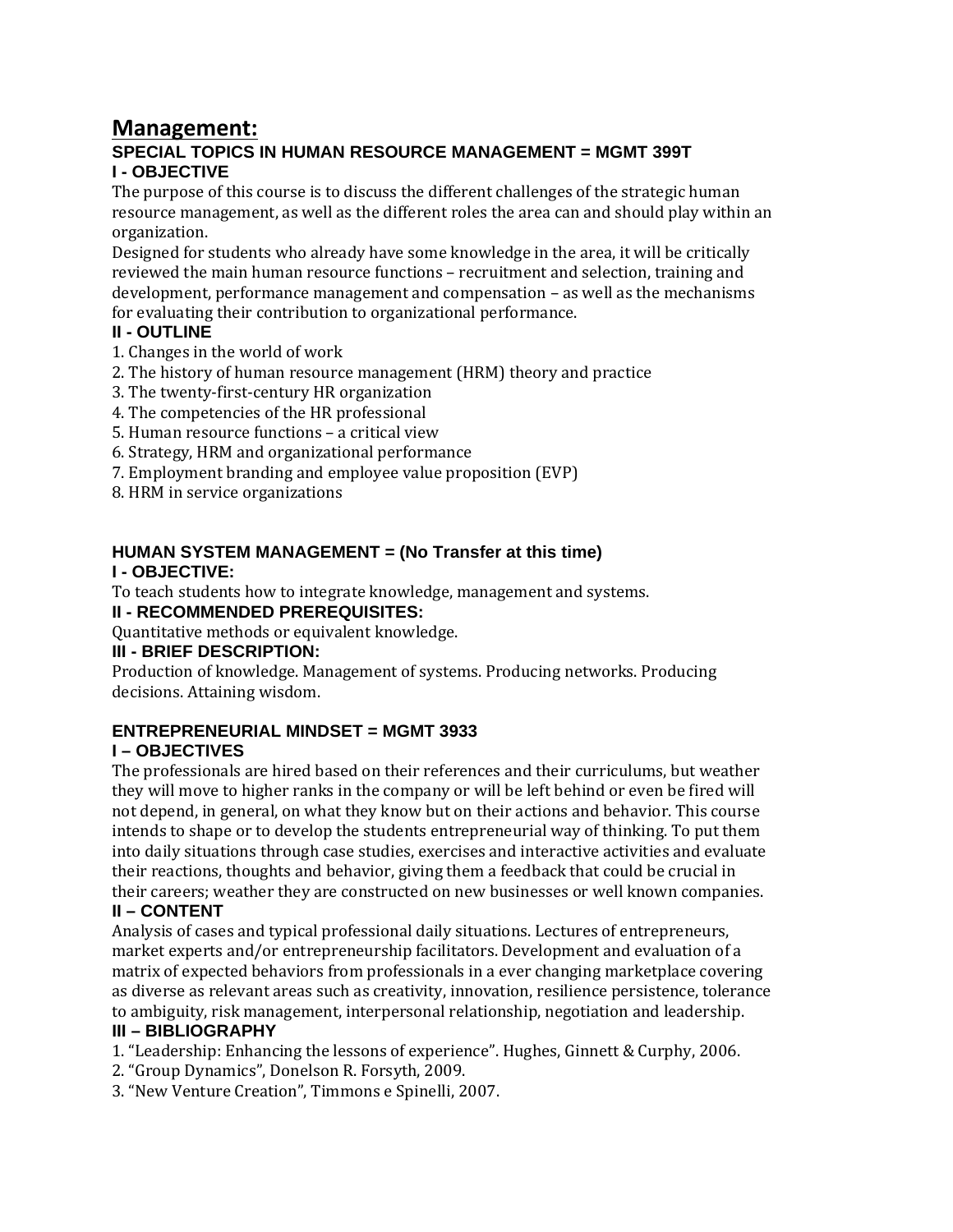4. Movies, articles, cases and mini-cases will also be freely used as part of the course methodology. 

### **MANAGEMENT CONSULTING = MGMT 399T**

#### **I - OBJETIVES**

Provide students with an understanding about the management consulting activities, that is, management services in order to solve organizational problems of companies. The course also aims at allowing the students to get acquainted to consulting as a career, or to be prepared to deal with consultants. The specific objectives are to present and to discuss the characteristics of the process of selling and delivering a consulting project.

#### **II. OUTLINE**

The course presents the concepts about management consulting services. Specifically, it is discussed the role of a management consultant, the types of consulting services and business ethics in consulting. In addition, the characteristics of the operational activities of a management consulting firm are presented, that is, selling the project, delivering the service, the documents produced and problems of the implementation of a project. The relationship between a consultant and a client's manager is also discussed. The course has practical activities that give the students a contact with examples of real consulting tasks.

#### **III. BIBLIOGRAPHY**

Block, Peter. Flawless Consulting: A Guide to getting your expertise used. John Wiley Professional, 2011.

## **SUSTAINABILITY & CORPORATE GOVERNANCE = WCOB 399T**

#### **I - OBJECTIVE**

The course addresses the challenge of contemporary business management in seeking alignment of stakeholders' interests and creating value to shareholder and society. It starts discussing the current global context from a socio-environmental perspective, the business externalities and impacts of economic models. The debate is further focused in the role of the firms, in the concept of corporate responsibility and with management tools for sustainability.

In the second part of the course covers the subject of corporate governance, its origins and best practices as well as the development in Brazilian market. Finally, the course discusses models for assessment of sustainability and governance value creation.

#### **II - OUTLINE**

- 1. Introduction Sustainability
- 2. Economic Activities, social and environmental Impacts
- 3. Economic Growth and consumption
- 4. Corporate Responsibility: The Evolution of Concepts
- 5. Stakeholder Management
- 6. Corporate Responsibility Tools and Practices (Group Presentation)
- 7. Corporate Responsibility and Business Strategy
- 8. Corporate Governance concept and the agency problem
- 9. Corporate Governance: Best Practices
- 10. Brazilian Corporate Governance Cases (Group Presentation)
- 11. Valuing Sustainability and Corporate Governance
- 12. Sustainable Finance and Socially Responsible Investment (SRI)
- 13. Challenges of Sustainability

#### **III - BIBLIOGRAFY**